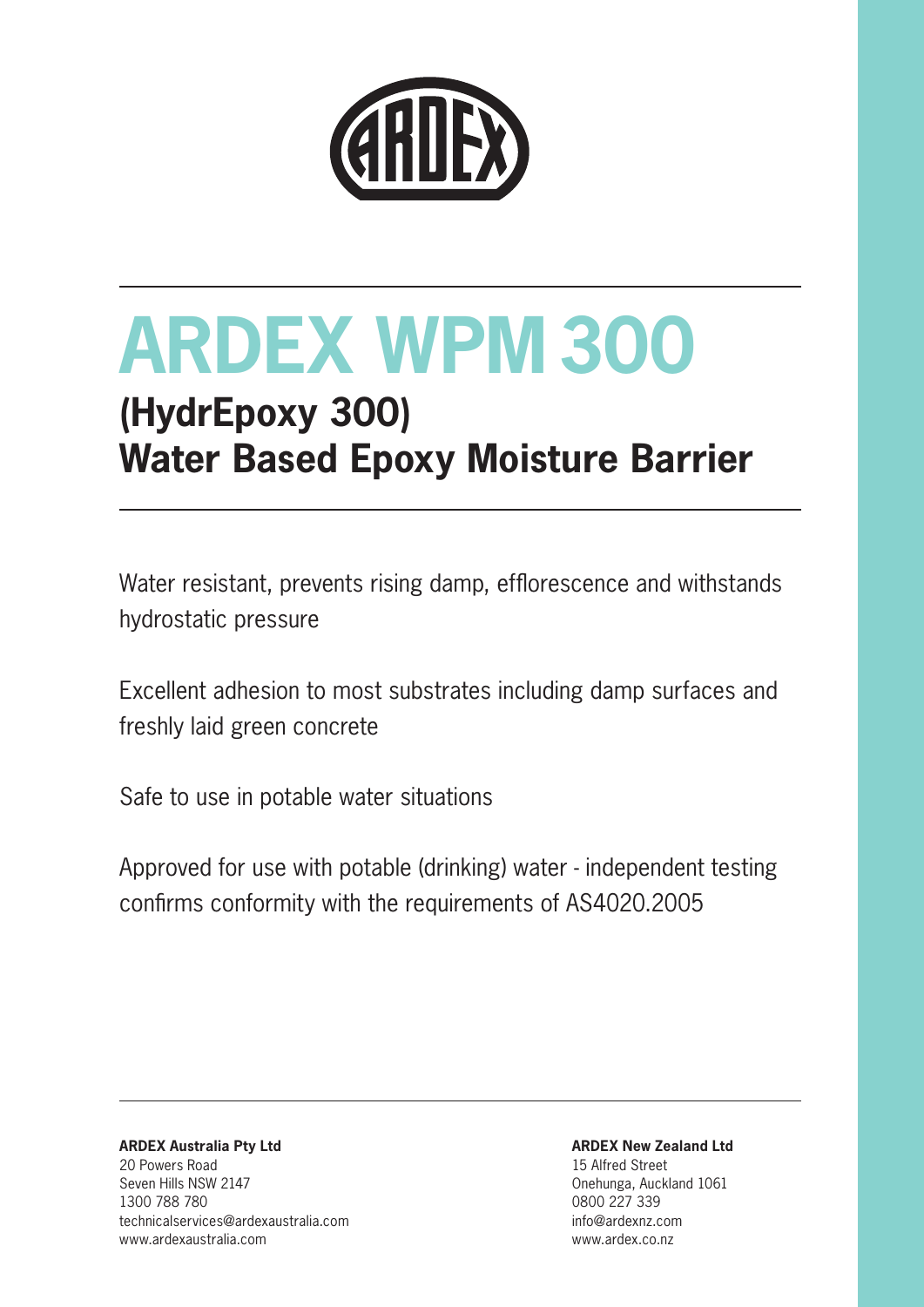### **(HydrEpoxy 300) Water Based Epoxy Moisture Barrier**

#### **PRODUCT DESCRIPTION**

ARDEX WPM 300 (HydrEpoxy 300) is a two component water based epoxy polyamide membrane/barrier coating. Approved for use with potable (drinking) water; independent testing confirms conformity with the requirements of AS4020.2005 and SS375-2001.

#### **FEATURES/BENEFITS**

- Non-flammable and negligible odour.
- Can be applied to damp surfaces.
- Can be safely applied to freshly laid hardened (green) concrete.
- Conforms to the requirements of Australian Standard AS4020.2005
- When applied directly to the substrate the cured membrane will withstand 250kPa of hydrostatic pressure which is equivalent to a 25 metre head of water.
- Can be overcoated using almost any decorative or industrial finishing paint.
- Prevents rising damp and the formation of efflorescence when used as a single coat barrier coat.
- Has excellent adhesion to most substrates including brick, masonry, concrete block, concrete, stone and timber.
- Easy clean-up using water.

#### **TYPICAL APPLICATIONS**

- As a low water vapour transmission coating in the building and construction industries and as a barrier/seal coating over freshly laid or damp concrete.
- As a hydrostatic pressure resistant waterproofing membrane to prevent water seepage or dampness penetration through to the interior of walls and floors.
- As a waterproofing barrier on the negative side in below grade surfaces such as basements, tunnels, liftwells, retaining walls and carparks.
- As a waterproofing moisture barrier or barrier coating over freshly laid hardened (green) concrete, prior to the application of conventional levelling compounds, carpet and tile adhesives.
- As a waterproofing membrane in tanking applications, including potable water containment.
- As a barrier seal coating over damp, green

or efflorescence producing concrete prior to overcoating with conventional building paints.

• As a primer for ARDEX liquid applied waterproof membranes and also tile adhesives in special applications.

#### **LIMITATIONS**

Tiling can commence after 24 hours cure of ARDEX WPM 300 although should not exceed a maximum of five days. Installer is to ensure that there is no surface contamination during this period. Sand blinding of the wet ARDEX WPM 300 surface with ARDEX primer sand eliminates these timing issues and is good practice for external tiling jobs.

The product should be applied whilst the surface temperature is between 10–35˚C. The product will cease to cure below 10˚C. Curing time will also be adversely affected in situations where relative humidity is >85%.

In enclosed areas, ventilation must be provided during curing cycle to enable adequate evaporation of the water. Care should be taken when sandwiching adhesives between ARDEX WPM 300 (HydrEpoxy 300) and floor coverings to ensure the water vapour transmission of the covering is sufficient to allow the solvent to escape.

ARDEX WPM 300 (HydrEpoxy 300) is not classified as a trafficable membrane.

#### **BASIC APPLICATION INSTRUCTIONS**

#### **Surface Preparation**

All surfaces to be treated must be structurally sound; and existing coatings, adhesives, efflorescence shall be removed to achieve maximum bond strength and resistance to hydrostatic pressure. Surfaces must be cleaned free of dirt, grease, oil, or other surface contaminants.

Holes, non-structural cracks or other surface deformities should be filled with an ARDEX WPM 405 (Sheltercrete Additive) sand/cement mortar, WPM 300 epoxy mortar or ARDEX concrete repair systems and allowed to cure for 2–3 hours before coating is applied.

#### **Installation**

Each component should be individually mixed to form a homogenous component.

Thoroughly mix the two components in the ratio of 1:1 by volume until a homogeneous blend is obtained. Only mix as much as may be used within the pot life and avoid excessive aeration during mixing.

When the product is to be applied to dry concrete it is advisable to wet the surface with a fine mist of water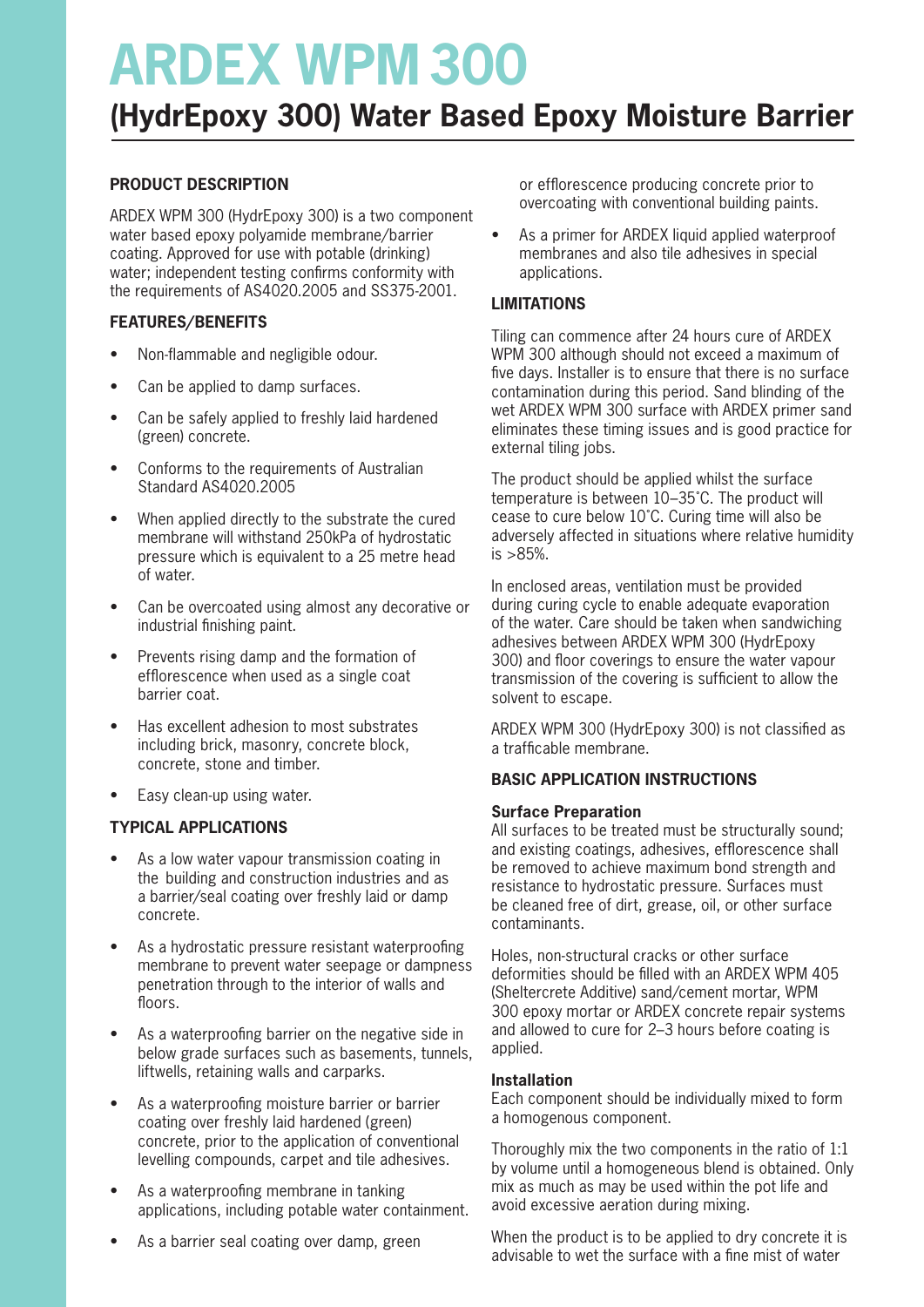### **(HydrEpoxy 300) Water Based Epoxy Moisture Barrier**

before application and allow to just surface dry.

Floors – Spread the material using a squeegee or stiff nylon broom to achieve coverage and finish using a long nap roller.

Walls – Apply the product by roller or spray taking care to achieve required coverage.

Care must be taken to work the material into the surface to fill voids and avoid pinholing. A minimum of one coat for efflorescence and rising damp, two coats for general waterproofing as a moisture barrier and waterproofing negative side walls is recommended. Care should be taken to ensure uniformity of material and the required coverage and wet film thickness of 0.3mm per coat is maintained. When finishing it is necessary to lay the material onto the surface and lightly finish to achieve the required dry film thickness per coat.

The final coverage rate for all surfaces should be a total of 1.5m2/L (which is equal to 3.0m2/L wet applied for each coat) to achieve optimum properties and a final dry film thickness of 0.3mm (300 microns). In the event that this coverage rate is not achieved in two coats, further coats should be applied to achieve a total uniform coverage rate of  $1.5m^2/L$ .

Allow to cure for 24 hours before applying water based adhesives, mortars, levelling compounds, decorative coatings or other surface treatments. Care is necessary to ensure the waterproofing membrane coating is not damaged in any way during subsequent treatments.

#### **TILING APPLICATIONS**

Substrates such as screeds and renders should be normally allowed to dry for 7 days prior to the fixing of ceramic tiles. Alternatively ARDEX WPM 300 can be applied in one coat by brush or roller application at a coverage rate of 3m2/L. Whilst the coat is wet, clean dry sand of 0.5mm diameter shall be broadcast over the surface at a rate of 700g/m2 to achieve at least 90% coverage. After overnight cure the excess sand shall be swept and vacuumed from the surface.

#### **FLOORING APPLICATIONS**

Where concrete subfloors are damp (as defined in AS1884-2012 as exceeding 75% relative humidity when measured using ASTM F2170 methdology for resilient flooring, or exceeding 5% for other installations such as tiling and liquid applied membrane application) ARDEX WPM 300 can be applied as a

moisture barrier. Two coats are applied at 3.0m2/L per coat. The second coat can be sand seeded as is done for tile applications, or left neat and ARDEX P 82 primer applied before the smoothing cement. A single coat of ARDEX WPM 300 applied at 2.5m<sup>2</sup>/L per coat acts as a moisture stop for 'green concrete' not subject to rising damp or permanent moisture.

#### **PACKAGING**

4L kit (2L Part A & 2L Part B)

20L kit (10L Part A & 10L Part B)

#### **SAFETY DATA**

This product may cause irritation and an allergic reaction to the skin. It may cause serious eye injury and irritation to the respiratory system. Toxic to aquatic life with long lasting effects. In case of contact with the eyes rinse with running water until advised to stop by the Poisons Information Centre or a doctor, or for at least 15 minutes. Wear protective gloves, clothing, eye and face protection. Avoid inhaling dust/fumes/gas/mist/vapours/spray. Ensure adequate ventilation during mixing and application. Store locked up. Check with your local Council regarding the disposal of contents, dispose of packaging thoughtfully and recycle where possible. Keep out of the reach of children. Call the Poisons Information Centre on 131 126 (AUS) and 0800 764 766 (NZ) or call a doctor if you feel unwell. Additional information is in the Safety Data Sheet (SDS) at www.ardexaustralia.com

#### **THINNING AND CLEAN UP**

The first coat should be thinned with water, as required depending on the porosity of the surface to be coated (up to 20% for dense surface to 5% for more porous surfaces) to ensure optimum penetration. Thinning of the second coat should be avoided since this increases the difficulty in achieving the required dry film thickness. A third coat can be applied as required. Wash all equipment in water or water/detergent immediately on completion.

#### **SHELF LIFE**

ARDEX WPM 300 has a shelf life of 24 months when stored in the original, unopened packaging in a dry place at 23ºC and 50% relative humidity.